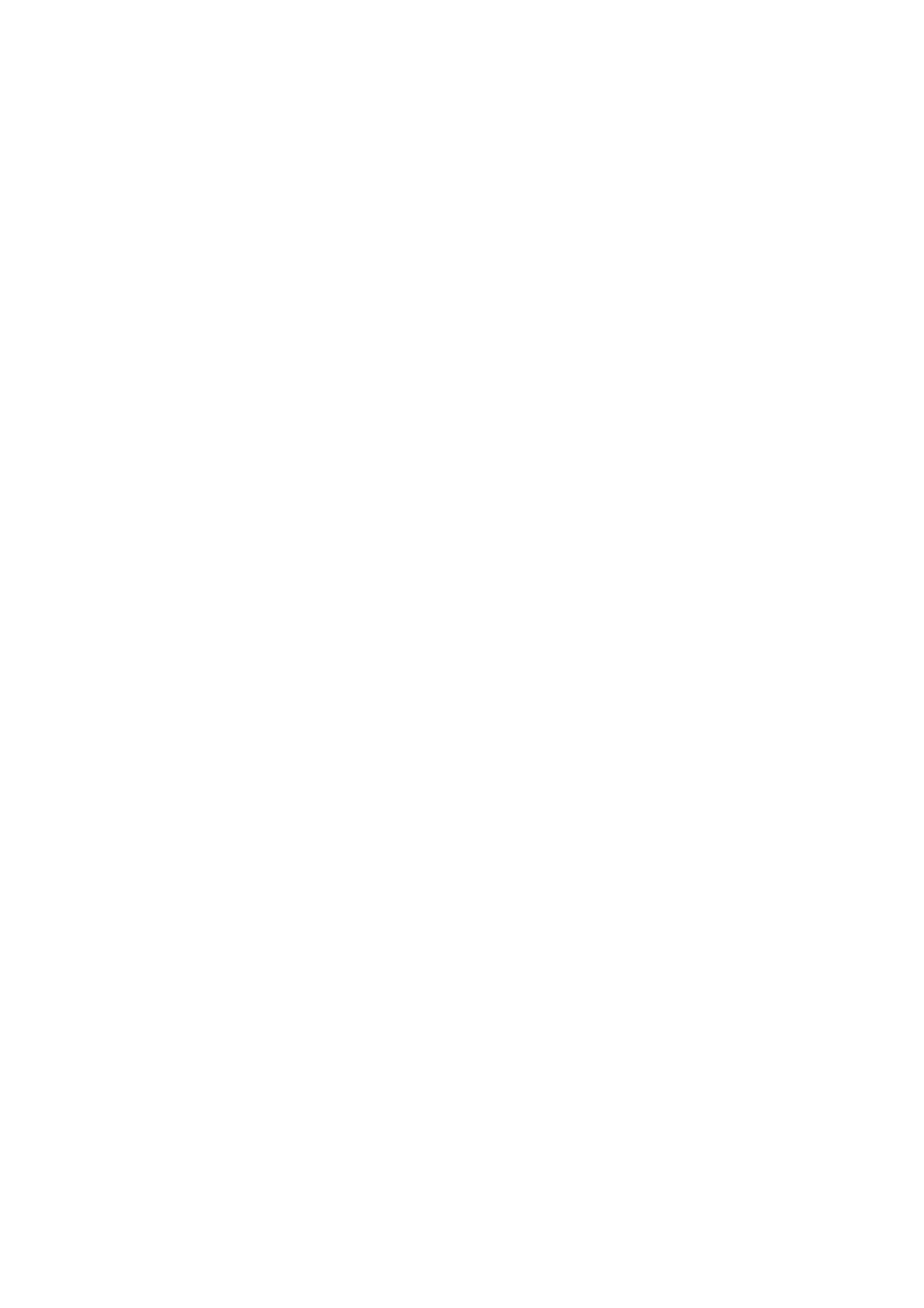# **Invariants for a Class of Nongeneric Three-qubit States**

Bao-Zhi Sun*<sup>a</sup>*, Shao-Ming Fei*a,b*

<sup>*a*</sup> Department of Mathematics, Capital Normal University, Beiling 100037  $b$  Max-Planck-Institute for Mathematics in the Sciences  $\frac{0.4103}{0.003}$  Leinzig Max-Planck-Institute for Mathematics in the Sciences, 04103 Leipzig

### Abstract

We investigate the equivalence of quantum states under local unitary transformations. A complete set of invariants under local unitary transformations is presented for a class of non-generic three-qubit mixed states. It is shown that two such states in this class are locally equivalent if and only if all these invariants have equal values for them.

PACS numbers: 03.67.-a, 02.20.Hj, 03.65.-w Key words: Invariant, quantum state, local unitary transformation

Quantum entangled states are playing very important roles in quantum information processing and quantum computation [1]. As the properties of entanglement of a multipartite quantum system remain invariant under local unitary transformations on the subsystems, the entanglement can be characterized by all the invariants of the local unitary transformations. The trace norms of realigned or partial transposed density matrices in entanglement measure, separability criteria are some of these invariants [2]. Invariants are also relevant in the discussions of Bell inequalities [3, 4] and teleportation, etc. [5]. A complete set of invariants gives rise to the classification of the quantum states under local unitary transformations. Two quantum states are locally equivalent if and only if all these invariants have equal values for these states. For bipartite mixed states, a generally non-operational method has been presented to compute all the invariants of local unitary transformations in [6, 7]. In [8], the invariants for general two-qubit systems are studied and a complete set of 18 polynomial invariants is presented. In [9, 10], complete sets of invariants for some classes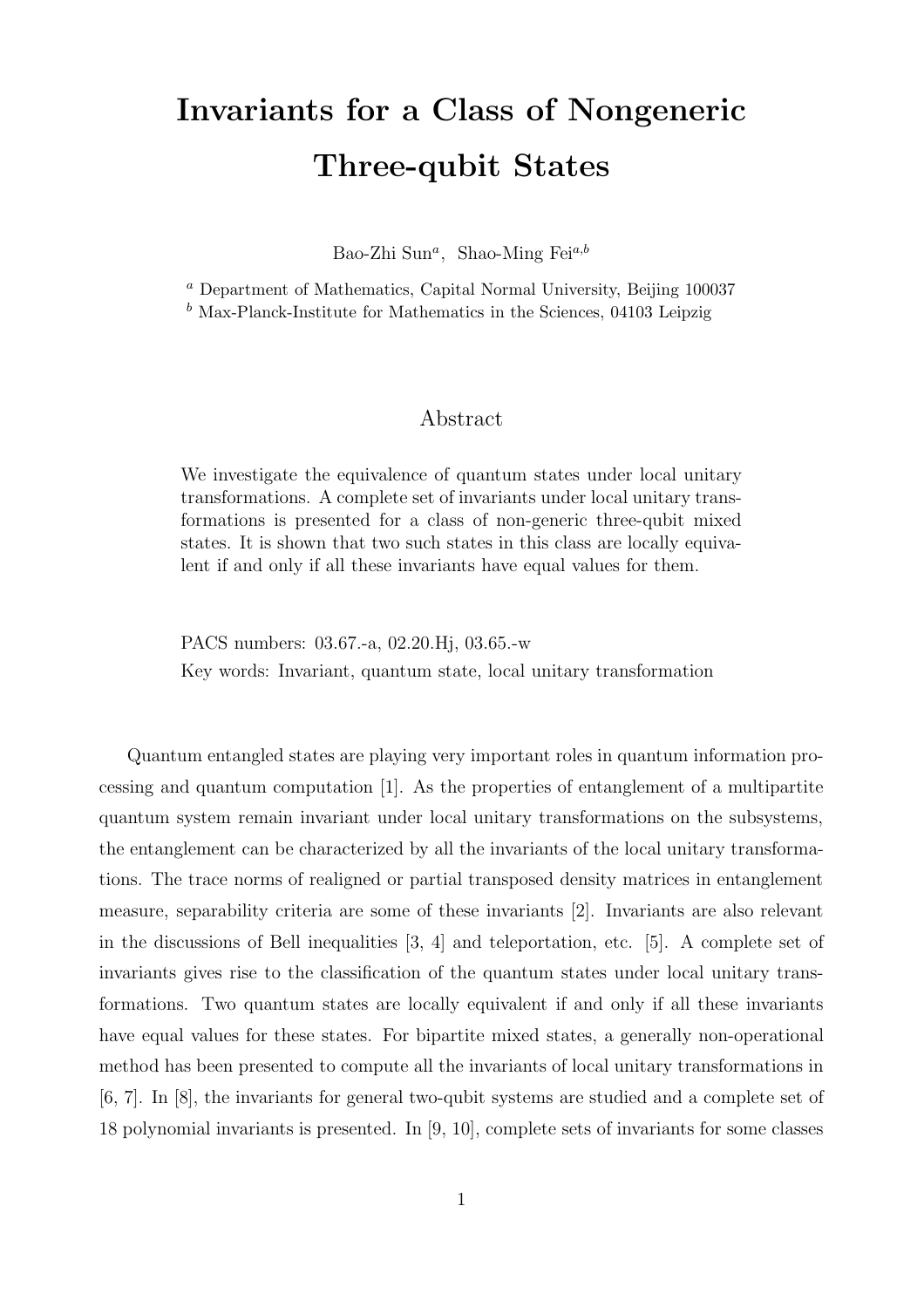of density matrices have been presented. The invariants for tripartite pure states have been also studied [11].

In [12], the invariants for three qubits states have been discussed. A complete set of invariants for generic mixed states are presented. In this paper we investigate the invariants for non-generic three-qubit states, and present some new invariants for a class of such nongeneric three-qubit states. These invariants plus the invariants given in [12] make the complete set of invariants for these states. Any two of these density matrices are locally equivalent if and only if all these invariants have equal values for these density matrices.

The density matrices of three qubits may be written as :

$$
\rho = \frac{1}{8} (I_2 \otimes I_2 \otimes I_2 + \alpha_i \sigma_i \otimes I_2 \otimes I_2 + \beta_i I_2 \otimes \sigma_i \otimes I_2 + \gamma_i I_2 \otimes I_2 \otimes \sigma_i + R_{ij} \sigma_i \otimes \sigma_j \otimes I_2 + S_{ij} \sigma_i \otimes I_2 \otimes \sigma_j + T_{ij} I_2 \otimes \sigma_i \otimes \sigma_j + Q_{ijk} \sigma_i \otimes \sigma_j \otimes \sigma_k), \quad (1)
$$

where  $\sigma_i$  are pauli matrices, the repeated indices are assumed to be summed over from 1 to 3. If one considers the qubits as spin-1/2 particles, the three dimensional vectors  $\alpha = (\alpha_1, \alpha_2, \alpha_3), \ \beta = (\beta_1, \beta_2, \beta_3), \ \gamma = (\gamma_1, \gamma_2, \gamma_3)$  are their average spins in the state  $\rho$ , while  $R_{ij}$ ,  $S_{ij}$ ,  $T_{ij}$  are spin-spin correlators respectively, and  $Q_{ijk}$  are three spin correlators. Any local unitary transformations on  $\rho$  can be represented by three corresponding  $3 \times 3$ orthogonal real matrices of "spin rotation", L, M,  $N \in SO(3, \mathbb{R})$ . The operation, L ⊗  $M \otimes N$ , transforms  $\rho$  according to the following rules:  $\alpha \to L\alpha$ ,  $\beta \to M\beta$ ,  $\gamma \to N\gamma$ ,  $R \to$  $LRM^T$ ,  $S \to LSN^T$ ,  $T \to MTN^T$ ,  $Q^{(1)} \to LQ^{(1)}M^T \otimes N^T$ , where the last relation can be also written as:  $Q^{(2)} \to MQ^{(2)}L^T \otimes N^T$  or  $Q^{(3)} \to NQ^{(3)}L^T \otimes M^T$ , with

$$
Q^{(1)} = \begin{pmatrix} Q_{111} & Q_{112} & Q_{113} & Q_{121} & Q_{122} & Q_{123} & Q_{131} & Q_{132} & Q_{133} \\ Q_{211} & Q_{212} & Q_{213} & Q_{221} & Q_{222} & Q_{223} & Q_{231} & Q_{232} & Q_{233} \\ Q_{311} & Q_{312} & Q_{313} & Q_{321} & Q_{322} & Q_{323} & Q_{331} & Q_{332} & Q_{333} \end{pmatrix},
$$
  
\n
$$
Q^{(2)} = \begin{pmatrix} Q_{111} & Q_{112} & Q_{113} & Q_{211} & Q_{212} & Q_{213} & Q_{311} & Q_{312} & Q_{313} \\ Q_{121} & Q_{122} & Q_{123} & Q_{221} & Q_{222} & Q_{323} & Q_{231} & Q_{322} & Q_{323} \\ Q_{131} & Q_{132} & Q_{133} & Q_{231} & Q_{232} & Q_{233} & Q_{331} & Q_{332} & Q_{333} \end{pmatrix},
$$
  
\n
$$
Q^{(3)} = \begin{pmatrix} Q_{111} & Q_{121} & Q_{131} & Q_{211} & Q_{221} & Q_{231} & Q_{311} & Q_{321} & Q_{331} \\ Q_{112} & Q_{122} & Q_{132} & Q_{212} & Q_{222} & Q_{232} & Q_{312} & Q_{322} & Q_{332} \\ Q_{113} & Q_{123} & Q_{133} & Q_{213} & Q_{223} & Q_{233} & Q_{313} & Q_{323} & Q_{333} \end{pmatrix}.
$$

In [12], the authors discussed the local equivalence for states of three spin-1/2 particles by fixing a canonical point on a generic orbit. And they presented an explicit finite set of polynomial invariants to characterize the generic equivalent classes of three spin-1/2 particles under local unitary transformations. In this paper we discuss the nongeneric classes in terms of the canonical point.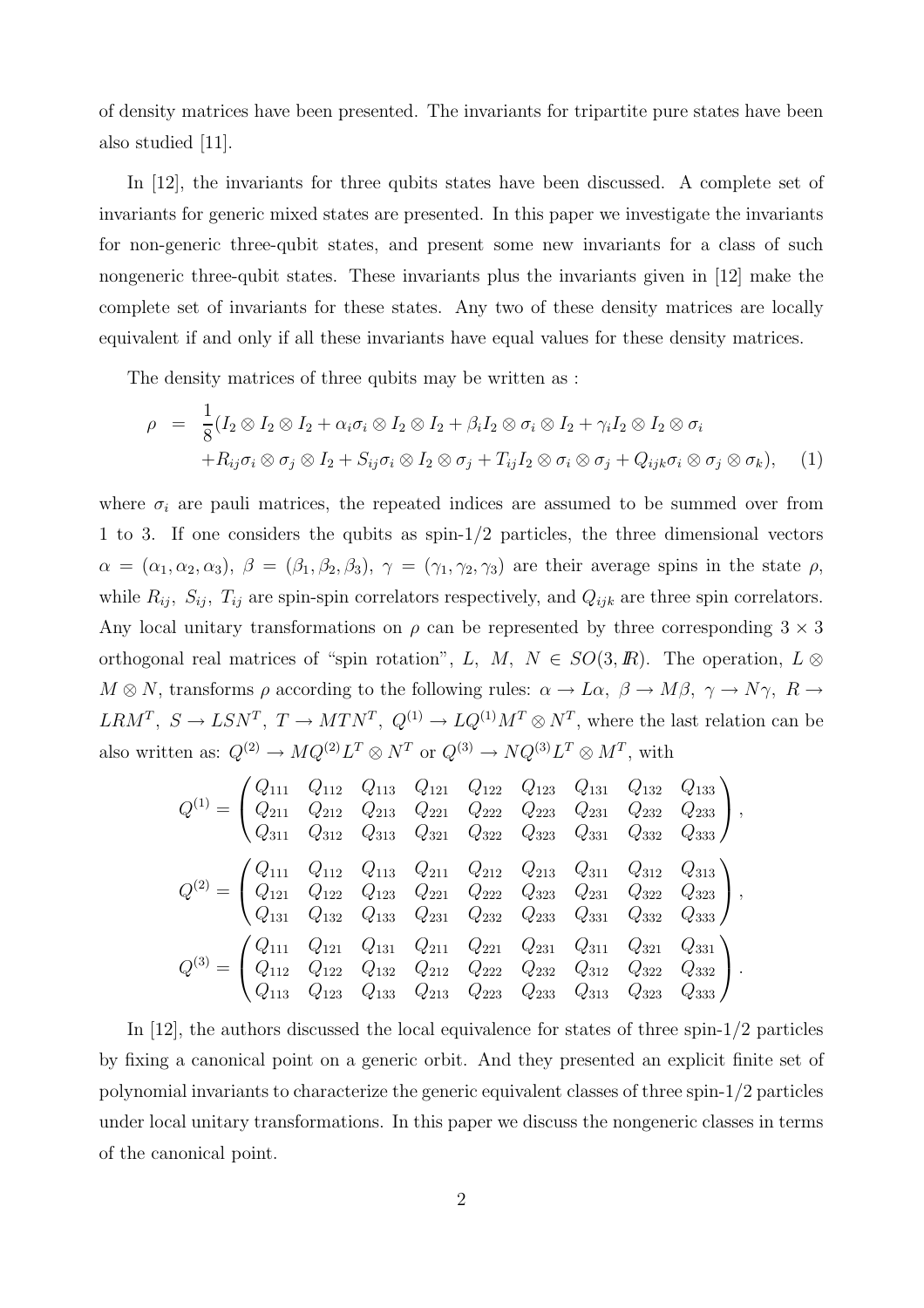We use the notations in [12] by defining  $X_{ii'} = \sum_{jk} Q_{ijk} Q_{i'jk}$ ,  $Y_{jj'} = \sum_{ik} Q_{ijk} Q_{ij'k}$ ,  $Z_{kk'} = \sum_{ij} Q_{ijk} Q_{ijk'}$ . The matrices X, Y, Z are hermitian and positive. So they can be diagonalized by proper rotations  $L, M, N$  respectively. And one can always arrange these diagonal entries in decreasing order. In generic case, these entries are different, and the only remaining transformations which keep the  $X, Y$  and  $Z$  in these diagonal forms are the local unitary transformations which induce the orthogonal transformations such that  $L, M$  and N are one of the matrices diag(1, -1, -1), diag(-1, 1, -1), or diag(-1, -1, 1).

On the generic orbits  $X$ ,  $Y$  and  $Z$  have different eigenvalues respectively, and all the components of L $\alpha$ ,  $M\beta$ ,  $N\gamma$  are not zero when X, Y, Z are transformed into diagonal matrices by some  $L, M$  and  $N$ . A canonical point on the generic orbit is uniquely given by specifying that  $X$ ,  $Y$  and  $Z$  are diagonalized by some  $L$ ,  $M$  and  $N$  and have distinct eigenvalues, while all the components of  $L\alpha$  ( $M\beta$  resp.  $N\gamma$ ) have the same sign. The generic orbits are thus parameterized by the components of  $\alpha$ ,  $\beta$ ,  $\gamma$ , X, Y, Z and Q at the canonical point on an orbit. The invariants that characterize the generic orbits are [12]

$$
tr X^r, tr Y^r, tr Z^r, \quad \alpha^T X^{r-1} \alpha, \beta^T Y^{r-1} \beta, \gamma^T Z^{r-1} \gamma \tag{2}
$$

$$
(\alpha, X\alpha, X^2\alpha), (\beta, Y\beta, Y^2\beta), (\gamma, Z\gamma, Z^2\gamma), \tag{3}
$$

$$
\alpha^T X^{r-1} R Y^{s-1} \beta, \ \alpha^T X^{r-1} S Z^{s-1} \gamma, \ \beta^T Y^{r-1} T Z^{s-1} \gamma,
$$
\n
$$
\tag{4}
$$

$$
\sum_{ijk} (X^{r-1}\alpha)_i (Y^{s-1}\beta)_j (Z^{t-1}\gamma)_k Q_{ijk} = \alpha^T X^{r-1} Q^{(1)} (Y^{s-1} \otimes Z^{t-1}) (\beta \otimes \gamma), \tag{5}
$$

where  $r, s, t = 1, 2, 3, (\alpha, X\alpha, X^2\alpha) = \epsilon_{ijk}\alpha_i(X\alpha)_i(X^2\alpha)_k$ . From these invariants, one can uniquely solve the parameters  $\alpha$ ,  $\beta$ ,  $\gamma$ ,  $R$ ,  $S$ ,  $T$  and  $Q$ . Hence the equivalent class of generic states are completely described by these invariants.

For the nongeneric case, the invariants above are not enough to specify an orbit under local unitary transformations. We first discuss the non generic case that there is one and only one zero component in  $\alpha$  or  $\beta$  or  $\gamma$  at the canonical point on an orbit. Without loss of generality, we suppose  $\alpha_3 = 0$  and  $\alpha_i \beta_j \gamma_k \neq 0$ ,  $i = 1, 2, j, k = 1, 2, 3$ . Here we may specify a canonical point by specifying that  $\alpha_1 \geq 0$ ,  $\alpha_2 \geq 0$  and the components of  $\beta$  (resp.  $\gamma$ ) have the same sign. From the invariants (2)-(5) one can solve  $\alpha_i, \beta_j, \gamma_k$  and all the components of  $R, S, T, Q$ , except for  $R_{3i}$ ,  $S_{3i}$  and  $Q_{3ij}$ ,  $i, j = 1, 2, 3$ . To solve these components, we need the following extra invariants:

$$
(\alpha, X\alpha, RY^{r-1}\beta), (\alpha, X\alpha, SZ^{r-1}\gamma), (\alpha, X\alpha, Q^{(1)}(Y^{r-1}\otimes Z^{s-1})(\beta\otimes\gamma)),
$$
 (6)

where  $r, s = 1, 2, 3$ . In the case  $\alpha_3 = 0$ , there are three invariants from the first and the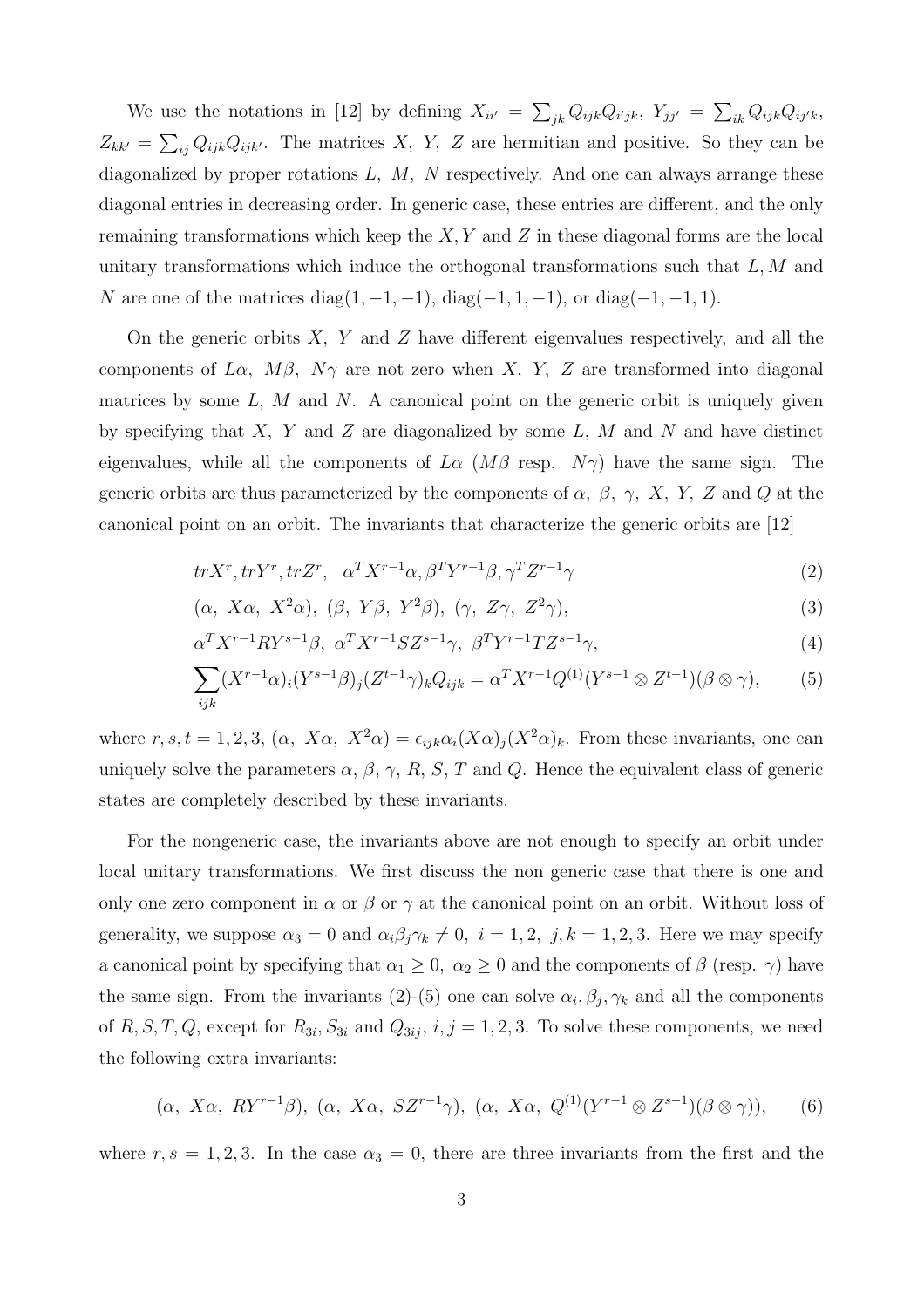second expressions of (6) respectively:

$$
\alpha_1 \alpha_2 (x_2^2 - x_1^2) \sum R_{3i} y_i^{2(r-1)} \beta_i, \quad \alpha_1 \alpha_2 (x_2^2 - x_1^2) \sum S_{3i} z_i^{2(r-1)} \gamma_i,
$$

and nine invariants from the last formula:

$$
\alpha_1 \alpha_2 (x_2^2 - x_1^2) \sum Q_{3ij} y_i^{2(r-1)} z_j^{2(s-1)} \beta_i \gamma_j.
$$

They can be written in matrix forms:

$$
\alpha_1\alpha_2(x_2^2 - x_1^2)\Lambda FR_3
$$
,  $\alpha_1\alpha_2(x_2^2 - x_1^2)\Theta GS_3$ ,  $\alpha_1\alpha_2(x_2^2 - x_1^2)(\Lambda F) \otimes (\Theta G)Q_3$ ,

where:

$$
\Lambda = \begin{pmatrix} 1 & 1 & 1 \\ y_1^2 & y_2^2 & y_3^2 \\ y_1^4 & y_2^4 & y_3^4 \end{pmatrix}, \ \Theta = \begin{pmatrix} 1 & 1 & 1 \\ z_1^2 & z_2^2 & z_3^2 \\ z_1^4 & z_2^4 & z_3^4 \end{pmatrix},
$$

 $F = \text{diag}(\beta_1, \beta_2, \beta_3), G = \text{diag}(\gamma_1, \gamma_2, \gamma_3), R_3 = (R_{31}, R_{32}, R_{33})^T, S_3 = (S_{31}, S_{32}, S_{33})^T,$  $Q_3 = (Q_{311}, Q_{312}, Q_{313}, Q_{321}, Q_{322}, Q_{323}, Q_{331}, Q_{332}, Q_{333})^T$ . Since we assume that det( $\Lambda F$ ) and  $\det(\Theta G)$  are not zero, the components  $R_{3i}$ ,  $S_{3i}$  and  $Q_{3ij}$  can be solved from these new invariants.

When the zero entry is  $\alpha_1$  or  $\alpha_2$ , the corresponding components  $R_{1i}$ ,  $S_{1i}$ ,  $Q_{1ij}$  or  $R_{2i}$ ,  $S_{2i}$ ,  $Q_{2ij}$  can be also computed respectively by using the invariants in (6).

Similarly, when the zero entry is in  $\beta$  or  $\gamma$ , the extra invariants we need are

$$
(\beta, Y\beta, R^T X^{r-1} \alpha), (\beta, Y\beta, T Z^{r-1} \gamma), (\beta, Y\beta, Q^{(2)} (X^{r-1} \otimes Z^{s-1}) (\alpha \otimes \gamma)) \qquad (7)
$$

or

$$
(\gamma, Z\gamma, S^T X^{r-1} \alpha), (\gamma, Z\gamma, T^T Y^{r-1} \beta), (\gamma, Z\gamma, Q^{(3)} (X^{r-1} \otimes Y^{s-1}) (\alpha \otimes \beta))
$$
 (8)

respectively, where  $r, s = 1, 2, 3$ .

As an examples of the above non generic states we set  $R_{ij} = S_{ij} = T_{ij} = 0$ ,  $\alpha_1 = \alpha_2 =$  $\beta_1 = \beta_2 = \gamma_1 = \gamma_2 = Q_{111}, \gamma_3 = \beta_3 = Q_{333}, Q_{ijk} = 0$  except for  $i = j = k = 1, 2, 3$ and  $Q_{111} \neq Q_{222} \neq Q_{333}$ . According to the relations [13] between entries of  $\rho$  and the real parameters related to  $\rho$ , we have the density matrix with real parameters:

$$
\rho(a,b,c) = \frac{1}{8} \begin{pmatrix}\n1+3c & ax & ax & 0 & ax & 0 & 0 & a+bi \\
a\bar{x} & 1-c & 0 & ax & 0 & ax & a-bi & 0 \\
a\bar{x} & 0 & 1-c & ax & 0 & a-bi & ax & 0 \\
0 & a\bar{x} & a\bar{x} & 1-c & a+bi & 0 & 0 & ax \\
a\bar{x} & 0 & 0 & a-bi & 1+c & ax & ax & 0 \\
0 & a\bar{x} & a+bi & 0 & a\bar{x} & 1+c & 0 & ax \\
0 & a+bi & a\bar{x} & 0 & a\bar{x} & 0 & 1+c & ax \\
a-bi & 0 & 0 & a\bar{x} & 0 & a\bar{x} & a\bar{x} & 1-3c\n\end{pmatrix},
$$
\n(9)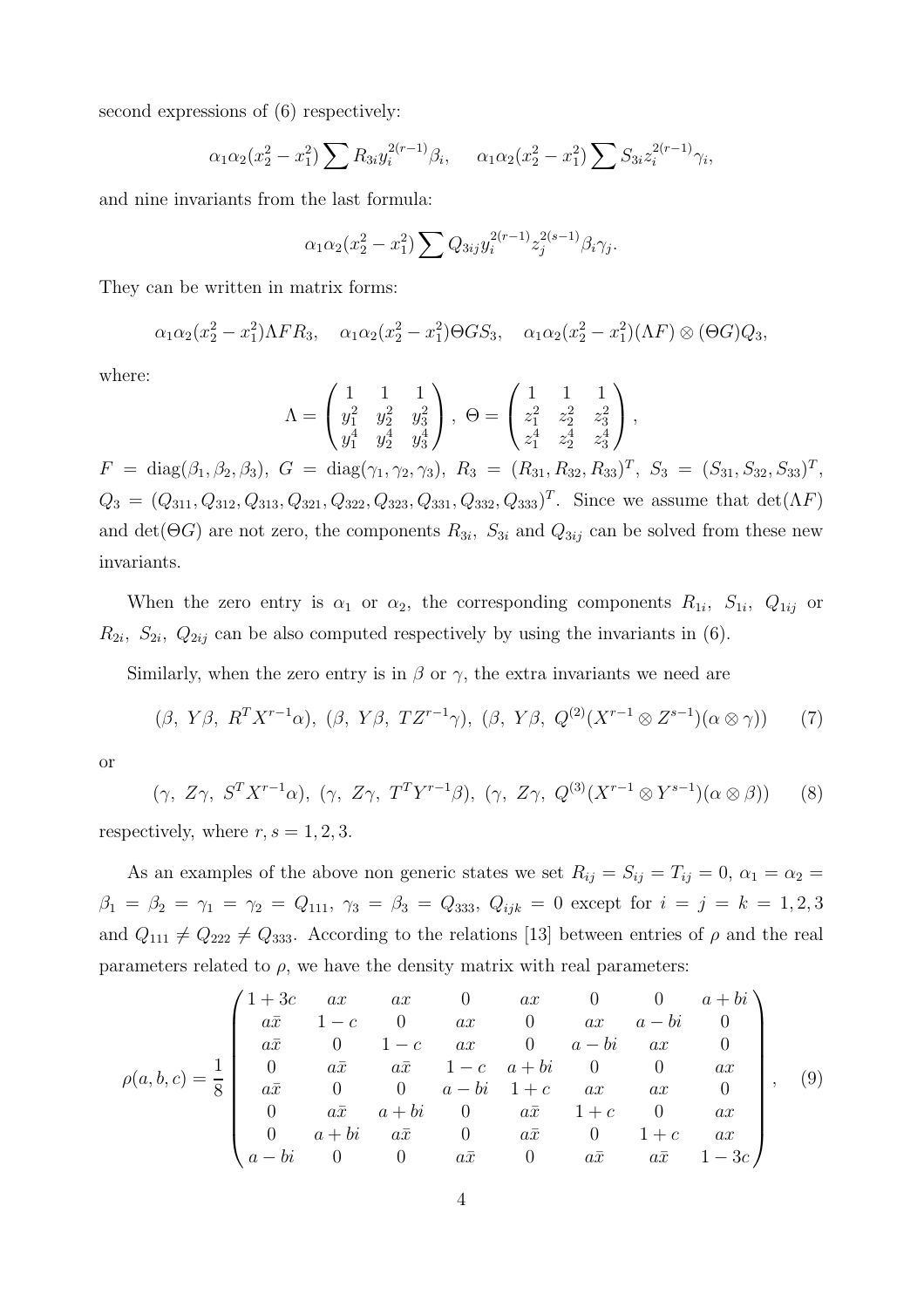where  $a = Q_{111}, b = Q_{222}, c = Q_{333}, x = 1 - i, \bar{x} = 1 + i$ . When  $a = \pm 0.1, b = 0, c \in$  $(-0.3, 0.3)$ , the matrix  $\rho(a, b, c)$  is positive. Moreover for the same c, the invariants given above have the same values for  $\rho(0.1, 0, c)$  and  $\rho(-0.1, 0, c)$ . So  $\rho(0.1, 0, c)$  and  $\rho(-0.1, 0, c)$ are equivalent under local unitary transformations, i.e. they belong to the same orbit.

When there are two zero entries in the components (on the canonical point) of  $\alpha, \beta, \gamma$ , the problem is much more complicate. We first consider the case that the two zero entries are in different vectors. We suppose that  $\alpha_3 = \beta_3 = 0$  and specify the canonical point in the orbit by  $\alpha_i \geq 0$ ,  $\beta_i \geq 0$ ,  $i = 1, 2$ . Then the invariants given above can determine all the components of R, S, T, Q except for R<sub>33</sub> and  $Q_{33i}$ ,  $i = 1, 2, 3$ . By introducing new invariants  $trRR^T$  and  $trQ^{(3)T}Z^{r-1}Q^{(3)}$  we can solve  $R_{33}^2$  and  $Q_{33i}^2$  in terms of these invariants. And the new invariants  $(Q^{(3)T}Z^{r-1}\gamma)^2$ ,  $r = 1, 2, 3$  can determine the values of  $Q_{33i}Q_{33j}$ ,  $i \neq j$ . Therefore in this case we can get the value of  $|R_{33}|$  and can determine  $Q_{33i}$  up to a same sign from the invariants.

For the case that the two zeros are in a same vector, we suppose  $\alpha_2 = \alpha_3 = 0$ , then we can specify the canonical point as  $\alpha_1 \geq 0$  and  $\beta_i$  (resp.  $\gamma_i$ ) have same sign. In this case the invariants given by (2)-(8) can only give us the values of  $R_{1i}$ ,  $S_{1i}$ ,  $T_{ij}$  and  $Q_{1ij}$ , where  $i, j =$ 1, 2, 3. The invariants  $tr RY^{r-1}R^TX^{s-1}$ ,  $tr SZ^{r-1}S^TX^{s-1}$ , and  $tr Q^{(1)T}Q^{(1)}(Y^{s-1} \otimes Z^{t-1})$  can determine the values of  $R_{2i}^2$ ,  $R_{3i}^2$ ,  $S_{2i}^2$ ,  $S_{3i}^2$  and  $Q_{kij}^2$ ,  $k = 2, 3, i, j = 1, 2, 3$ . By using the invariants  $(X^{r-1}RY^{s-1}\beta)^2$ ,  $(X^{r-1}SZ^{s-1}\gamma)^2$  and  $((Y^{r-1}\otimes Z^{s-1})Q^{(1)T}X^{t-1}\alpha)^2$  we can further fix the values of  $R_{ki}R_{kj}$ ,  $S_{ki}S_{kj}$  and  $Q_{kil}Q_{kjl}$ ,  $Q_{kil}Q_{klj}$ , where  $k = 2, 3, i, j, l = 1, 2, 3, i \neq j$ . So we can determine the values of the remaining components up to some sign.

When the zero entries are located in other places of the components of  $\alpha$ ,  $\beta$  and  $\gamma$ , the new invariants can be similarly obtained. We summarize these invariants as follows:

$$
tr R Y^{r-1} R^T X^{s-1}, \ tr S Z^{r-1} S^T X^{s-1}, \ tr T Z^{r-1} T^T Y^{s-1}, \tag{10}
$$

$$
tr Q^{(1)T} X^{r-1} Q^{(1)} (Y^{s-1} \otimes Z^{t-1}), \tag{11}
$$

$$
(X^{r-1}RY^{s-1}\beta)^2, (Y^{r-1}R^TX^{s-1}\alpha)^2, (X^{r-1}SZ^{-1}\gamma)^2,
$$
  

$$
(Z^{r-1}S^TX^{s-1}\alpha)^2, (Y^{r-1}TZ^{s-1}\gamma)^2, (Z^{r-1}T^TY^{s-1}\beta)^2,
$$
 (12)

$$
((Y^{r-1} \otimes Z^{s-1})Q^{(1)T}X^{t-1}\alpha)^2
$$
,  $((X^{r-1} \otimes Z^{s-1})Q^{(2)T}Y^{t-1}\beta)^2$ ,  
 $((X^{r-1} \otimes Y^{s-1})Q^{(3)T}Z^{t-1}\gamma)^2$ . (13)

The sign of the parameters can be further fixed for some detailed cases. For example, with respect to the case that the two zeros are in different vectors, if not all of the invariants of  $(\beta, Y\beta, TZ^{r-1}\gamma)$  or  $(\alpha, X\alpha, SZ^{r-1}\gamma)$  are zero, then the entries of  $T_{3i}$  or  $S_{3i}$  are not all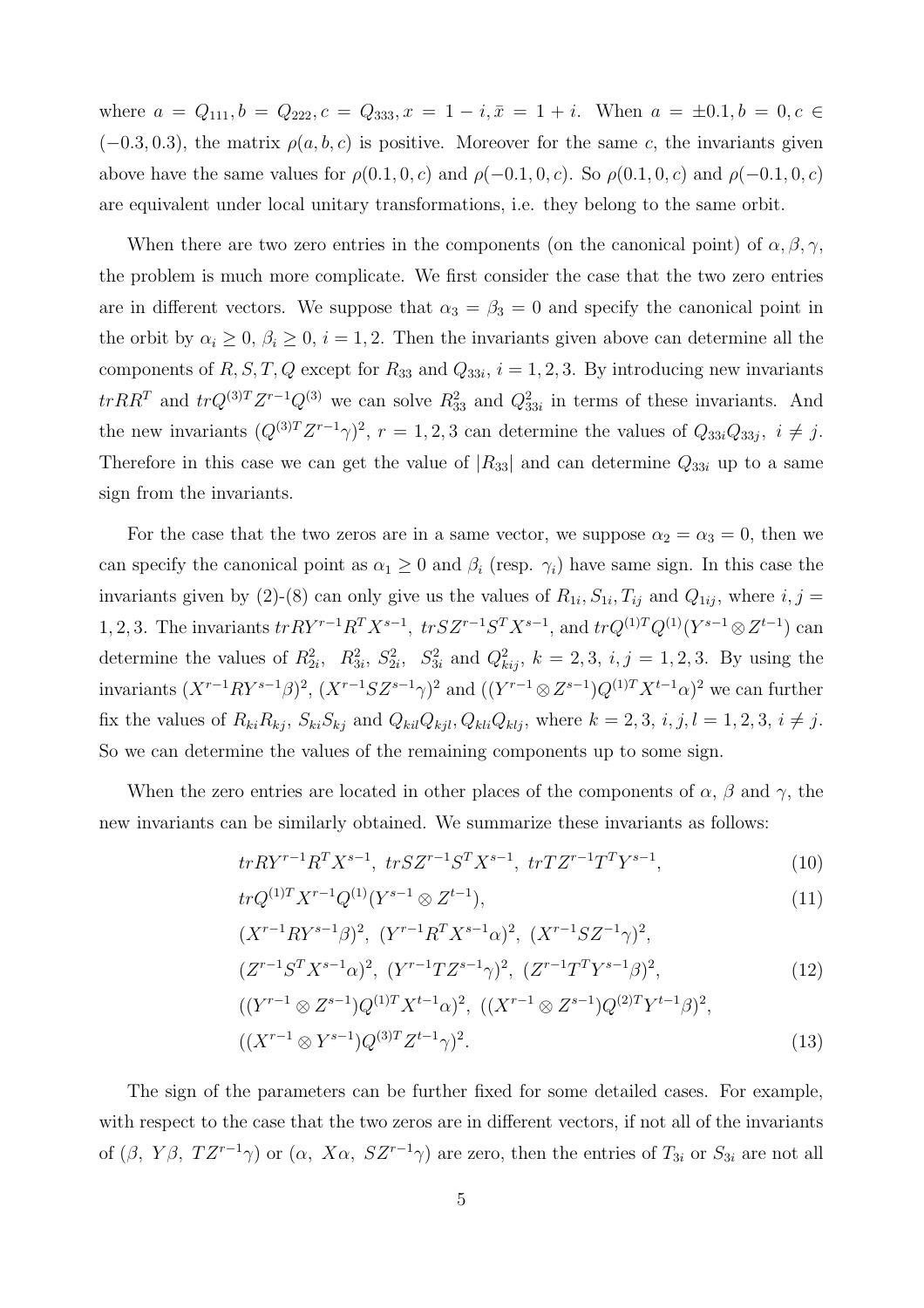zero. We can then use invariants  $(\alpha, X\alpha, RTZ^{r-1}\gamma)$  or  $(\beta, Y\beta, R^{T}SZ^{r-1}\gamma)$  to determine the sign of  $R_{33}$ . And use the invariants  $(\alpha, X\alpha, Q^{(1)}(Y^{r-1}\otimes Z^{s-1})\tilde{T})$  or  $(\beta, Y\beta, Q^{(2)}(X^{r-1}\otimes Z^{s-1})$  $Z^{s-1}(\tilde{S})$  to determine the sign of  $Q_{33i}$ . Where  $\tilde{T} = (T_{11}, T_{12}, T_{13}, T_{21}, T_{22}, T_{23}, T_{31}, T_{32}, T_{33})^T$ and similarly for  $\tilde{S}$ .

We have investigated the invariants for non-generic three-qubit states, and presented a complete set of invariants for a class of nongeneric three-qubit quantum mixed states. Any two of these density matrices are locally equivalent if and only if all these invariants have equal values for these density matrices. For more complicated cases, e.g. there are more zero entries in the components of  $\alpha$ ,  $\beta$ ,  $\gamma$  in the canonical point of an orbit, by adding some new invariants we can also determine the parameters  $R, S, T, Q$  up to a sign. However we only know how to determine the sign by adding more new invariants for some special cases. The problem for general cases is still open.

- [1] M.A. Nielsen and I.L. Chuang, Quantum Computation and Quantum Information, Cambridge University Press, Cambridge, 2000.
- [2] K. Chen, S. Albeverio and S.M. Fei, Phys. Rev. Lett. **95**, 040504 (2005); Phys. Rev. A **68**, 062313 (2003).
- [3] M. Horodecki, P. Horodecki and R. Horodecki, Phys. Lett. A **200**, 340 (1995).
- [4] P. Horodecki and R. Horodecki, Phys. Lett. A **210**, 227 (1996).
- [5] M. Horodecki, P. Horodecki and R. Horodecki, Phys. Lett. A **222**, 21 (1996).
- [6] E.M. Rains, *IEEE Transactions on Information Theory* **46** 54-59(2000).
- [7] M. Grassl, M. Rötteler and T. Beth, *Phys. Rev. A* **58**, 1833 (1998).
- [8] Y. Makhlin, Quan. Inf. Pro. **1**, 243 (2002).
- [9] S. Albeverio, S.M. Fei, P. Parashar, W.L. Yang, Phys. Rev. A **68**, 010303 (2003).
- [10] S. Albeverio, S.M. Fei and D. Goswami, Phys. Lett. A **3**40 37-42(2005).
- [11] S. Albeverio, L. Cattaneo, S.M. Fei and X.H. Wang, *Equivalence of Tripartite Quantum States under Local Unitary Transformations*, to appear in Int. J. Quant. Inform. (2005);